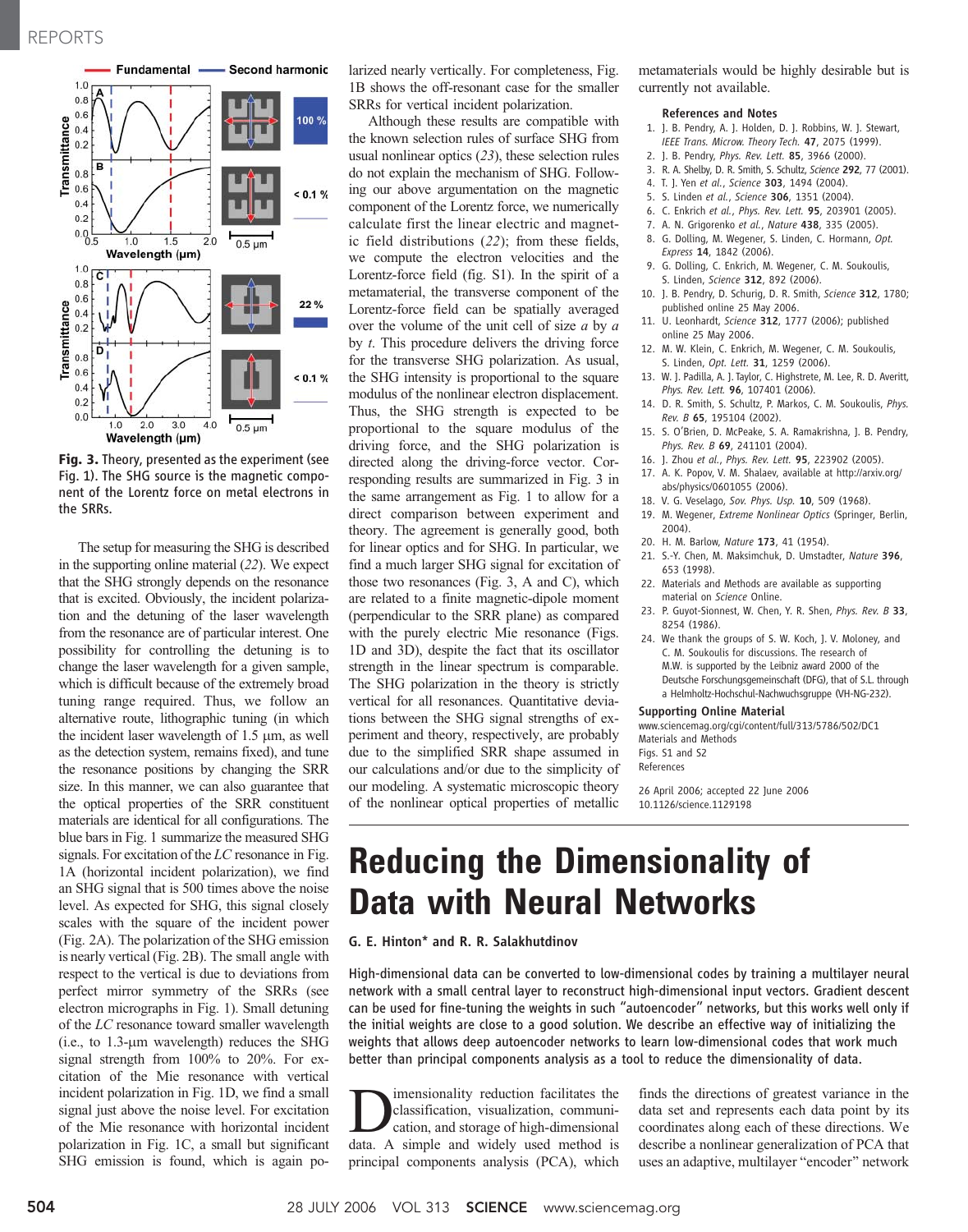to transform the high-dimensional data into a low-dimensional code and a similar "decoder" network to recover the data from the code.

Department of Computer Science, University of Toronto, 6 King's College Road, Toronto, Ontario M5S 3G4, Canada. \*To whom correspondence should be addressed; E-mail: hinton@cs.toronto.edu

Starting with random weights in the two networks, they can be trained together by minimizing the discrepancy between the original data and its reconstruction. The required gradients are easily obtained by using the chain rule to backpropagate error derivatives first through the decoder network and then through the encoder network  $(1)$ . The whole system is



Fig. 1. Pretraining consists of learning a stack of restricted Boltzmann machines (RBMs), each having only one layer of feature detectors. The learned feature activations of one RBM are used as the ''data'' for training the next RBM in the stack. After the pretraining, the RBMs are ''unrolled'' to create a deep autoencoder, which is then fine-tuned using backpropagation of error derivatives.

REPORTS

called an "autoencoder" and is depicted in Fig. 1.

It is difficult to optimize the weights in nonlinear autoencoders that have multiple hidden layers (2–4). With large initial weights, autoencoders typically find poor local minima; with small initial weights, the gradients in the early layers are tiny, making it infeasible to train autoencoders with many hidden layers. If the initial weights are close to a good solution, gradient descent works well, but finding such initial weights requires a very different type of algorithm that learns one layer of features at a time. We introduce this "pretraining" procedure for binary data, generalize it to real-valued data, and show that it works well for a variety of data sets.

An ensemble of binary vectors (e.g., images) can be modeled using a two-layer network called a "restricted Boltzmann machine" (RBM) (5, 6) in which stochastic, binary pixels are connected to stochastic, binary feature detectors using symmetrically weighted connections. The pixels correspond to "visible" units of the RBM because their states are observed; the feature detectors correspond to "hidden" units. A joint configuration  $(v, h)$  of the visible and hidden units has an energy (7) given by

$$
E(\mathbf{v}, \mathbf{h}) = -\sum_{i \in \text{pixels}} b_i v_i - \sum_{j \in \text{features}} b_j h_j
$$
  
- 
$$
\sum_{i,j} v_i h_j w_{ij}
$$
 (1)

where  $v_i$  and  $h_i$  are the binary states of pixel i and feature j,  $b_i$  and  $b_j$  are their biases, and  $w_{ij}$ is the weight between them. The network assigns a probability to every possible image via this energy function, as explained in (8). The probability of a training image can be raised by

Fig. 2. (A) Top to bottom: Random samples of curves from the test data set; reconstructions produced by the six-dimensional deep autoencoder; reconstructions by ''logistic PCA'' (8) using six components; reconstructions by logistic PCA and standard PCA using 18 components. The average squared error per image for the last four rows is 1.44, 7.64, 2.45, 5.90. (B) Top to bottom: A random test image from each class; reconstructions by the 30-dimensional autoencoder; reconstructions by 30 dimensional logistic PCA and standard PCA. The average squared errors for the last three rows are 3.00, 8.01, and 13.87. (C) Top to bottom: Random samples from the test data set; reconstructions by the 30-



dimensional autoencoder; reconstructions by 30-dimensional PCA. The average squared errors are 126 and 135.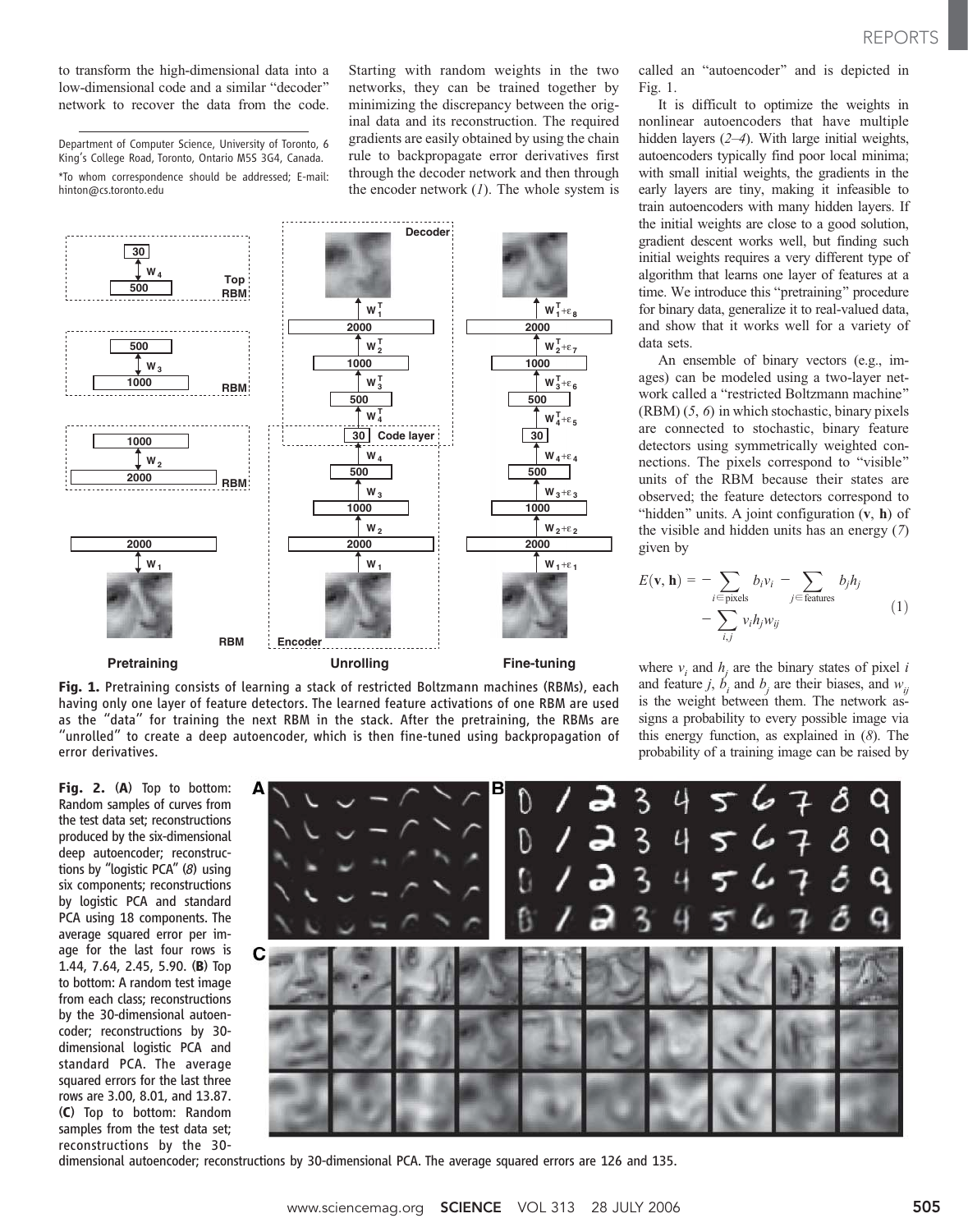## REPORTS

adjusting the weights and biases to lower the energy of that image and to raise the energy of similar, "confabulated" images that the network would prefer to the real data. Given a training image, the binary state  $h_i$  of each feature detector *j* is set to 1 with probability  $\sigma(b_j + \nabla w_k)$  where  $\sigma(x)$  is the logistic function  $i_{i}v_{i}w_{ij}$ , where  $\sigma(x)$  is the logistic function  $1/[1 + \exp(-x)]$ ,  $b_i$  is the bias of j,  $v_i$  is the state of pixel *i*, and  $w_{ij}$  is the weight between *i* and j. Once binary states have been chosen for the hidden units, a "confabulation" is produced by setting each  $v_i$  to 1 with probability  $\sigma(b_i + \nabla h_{i0})$  where h is the bigs of i. The states of  $j<sub>j</sub>h<sub>j</sub>w<sub>ij</sub>$ ), where  $b<sub>i</sub>$  is the bias of *i*. The states of

Fig. 3. (A) The twodimensional codes for 500 digits of each class produced by taking the first two principal components of all 60,000 training images. (B) The two-dimensional codes found by a 784- 1000-500-250-2 autoencoder. For an alternative visualization, see (8).

Fig. 4. (A) The fraction of retrieved documents in the same class as the query when a query document from the test set is used to retrieve other test set documents, averaged over all 402,207 possible queries. (B) The codes produced by two-dimensional LSA. (C) The codes produced by a 2000- 500-250-125-2 autoencoder.

the hidden units are then updated once more so that they represent features of the confabulation. The change in a weight is given by

$$
\Delta w_{ij} = \varepsilon \big( \langle v_i h_j \rangle_{\text{data}} - \langle v_i h_j \rangle_{\text{recon}} \big) \qquad (2)
$$

where  $\varepsilon$  is a learning rate,  $\langle v_i h_j \rangle_{data}$  is the fraction of times that the pixel  $\vec{i}$  and feature detector  $j$  are on together when the feature detectors are being driven by data, and  $\langle v_i h_j \rangle_{\text{recon}}$  is the corresponding fraction for confabulations. A simplified version of the same learning rule is used for the biases. The learning works well even though it is not exactly following the gradient of the log probability of the training data (6).

A single layer of binary features is not the best way to model the structure in a set of images. After learning one layer of feature detectors, we can treat their activities—when they are being driven by the data—as data for learning a second layer of features. The first layer of feature detectors then become the visible units for learning the next RBM. This layer-by-layer learning can be repeated as many